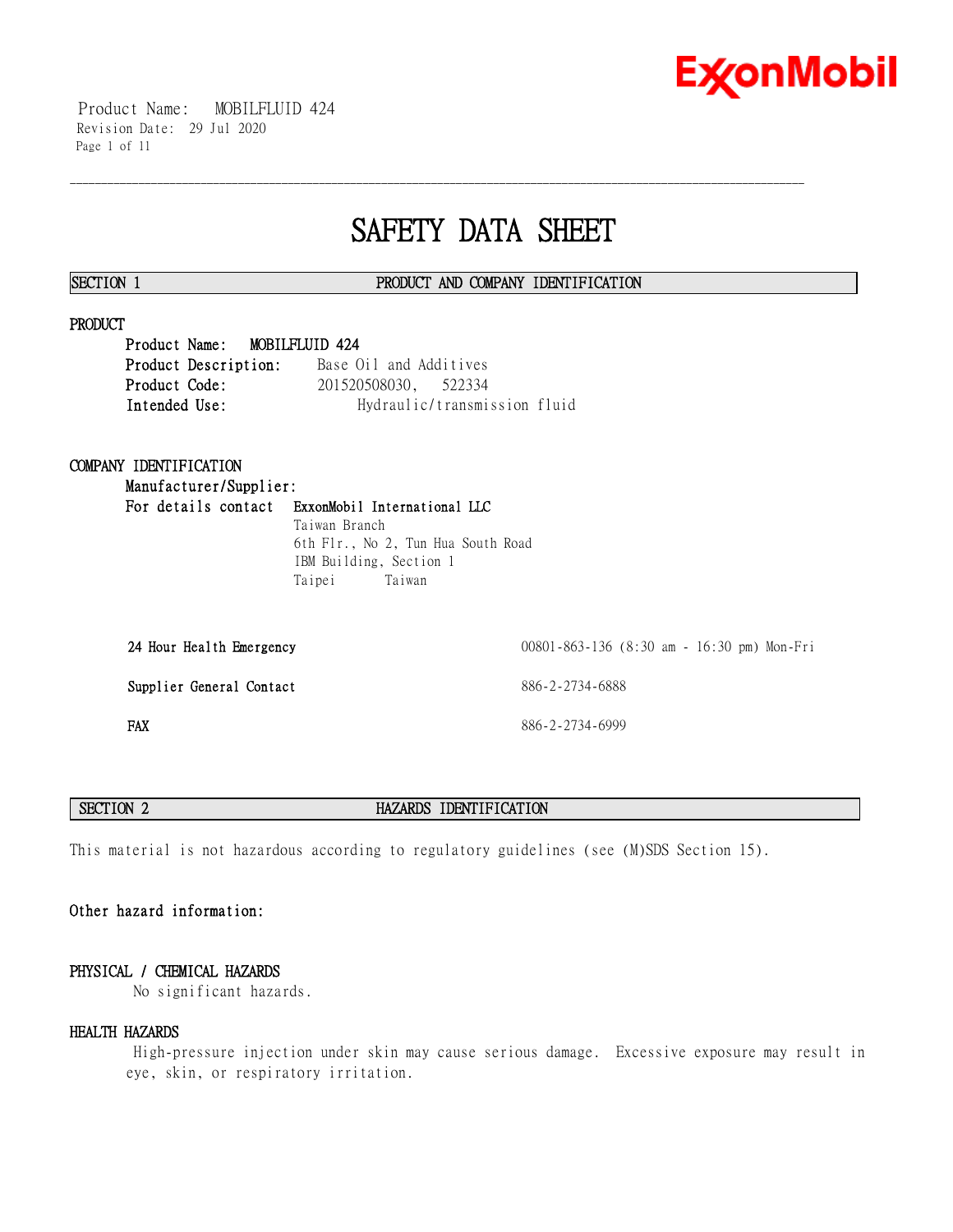

 Product Name: MOBILFLUID 424 Revision Date: 29 Jul 2020 Page 2 of 11

#### **ENVIRONMENTAL HAZARDS**

No significant hazards.

**NOTE:** This material should not be used for any other purpose than the intended use in Section 1 without expert advice. Health studies have shown that chemical exposure may cause potential human health risks which may vary from person to person.

\_\_\_\_\_\_\_\_\_\_\_\_\_\_\_\_\_\_\_\_\_\_\_\_\_\_\_\_\_\_\_\_\_\_\_\_\_\_\_\_\_\_\_\_\_\_\_\_\_\_\_\_\_\_\_\_\_\_\_\_\_\_\_\_\_\_\_\_\_\_\_\_\_\_\_\_\_\_\_\_\_\_\_\_\_\_\_\_\_\_\_\_\_\_\_\_\_\_\_\_\_\_\_\_\_\_\_\_\_\_\_\_\_\_\_\_\_\_

# **SECTION 3 COMPOSITION / INFORMATION ON INGREDIENTS**

This material is defined as a mixture.

#### **Hazardous Substance(s) or Complex Substance(s) required for disclosure**

| Name                                       | CAS#             | Concentration*      | GHS Hazard Codes    |
|--------------------------------------------|------------------|---------------------|---------------------|
| <b>BORATE ESTER</b>                        | <b>POLYMER</b>   | $1\%$<br>0.<br>$-<$ | H317                |
| HYDROTREATED MIDDLE DISTILLATE (PETROLEUM) | 64742-46-7       | $< 5\%$             | H304                |
| ZINC ALKYLDITHIOPHOSPHATE                  | $68649 - 42 - 3$ | . . 5%              | H318, H401,<br>H411 |

# **TCSCA: Toxic Chemical Substances:** None.

\* All concentrations are percent by weight unless material is a gas. Gas concentrations are in percent by volume.

**SECTION 4 FIRST AID MEAUSRES**

# **INHALATION**

Remove from further exposure. For those providing assistance, avoid exposure to yourself or others. Use adequate respiratory protection. If respiratory irritation, dizziness, nausea, or unconsciousness occurs, seek immediate medical assistance. If breathing has stopped, assist ventilation with a mechanical device or use mouth-to-mouth resuscitation.

# **SKIN CONTACT**

Wash contact areas with soap and water. If product is injected into or under the skin, or into any part of the body, regardless of the appearance of the wound or its size, the individual should be evaluated immediately by a physician as a surgical emergency. Even though initial symptoms from high pressure injection may be minimal or absent, early surgical treatment within the first few hours may significantly reduce the ultimate extent of injury.

### **EYE CONTACT**

Flush thoroughly with water. If irritation occurs, get medical assistance.

#### **INGESTION**

First aid is normally not required. Seek medical attention if discomfort occurs.

# **NOTE TO PHYSICIAN**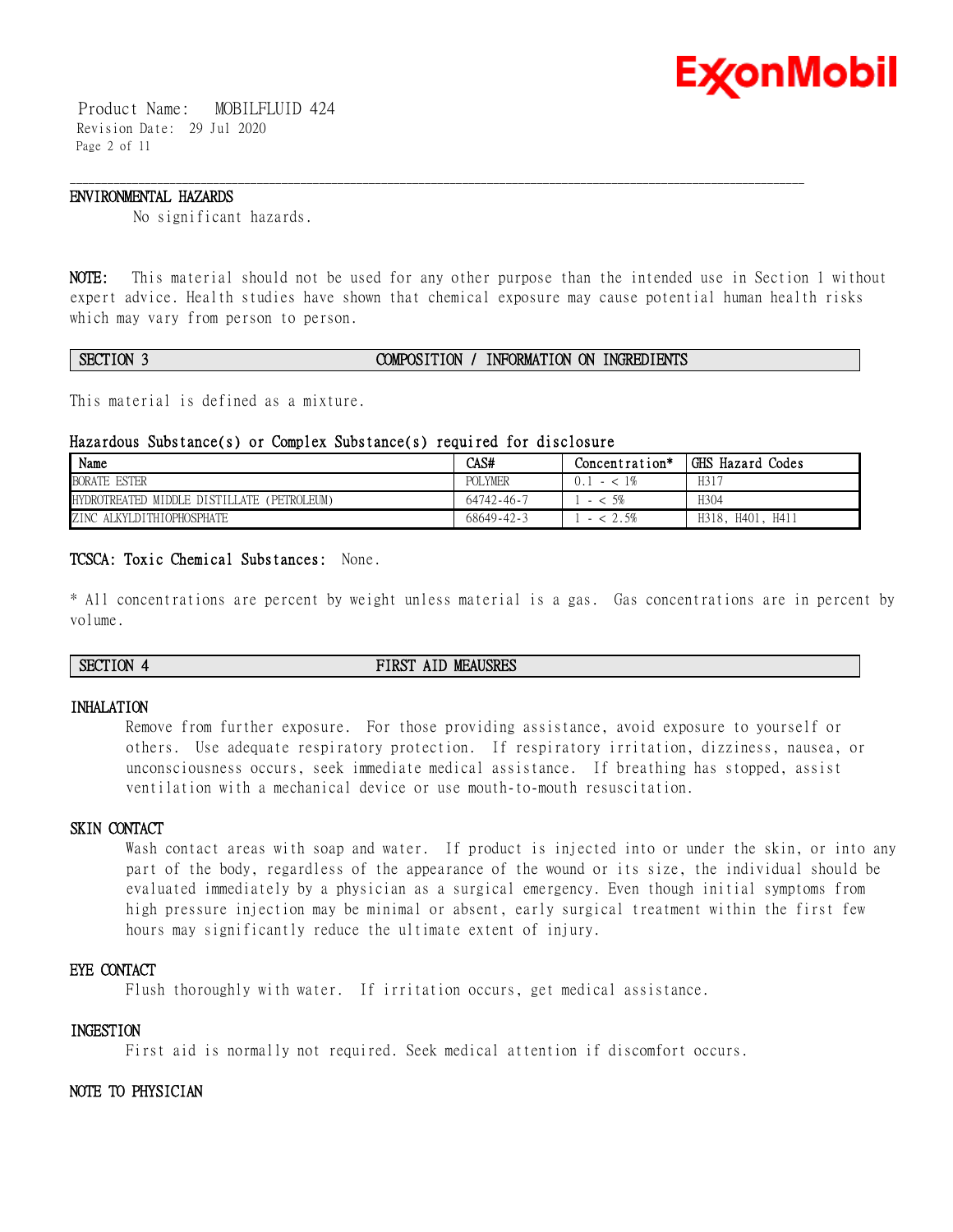

 Product Name: MOBILFLUID 424 Revision Date: 29 Jul 2020 Page 3 of 11

None

#### **PRECAUTIONS FOR FIRST AID RESPONDERS**

See Section 8 for advice on the minimum requirements for personal protective equipment. Additional protective measures may be necessary, depending on the specific circumstances and/or the expert judgment of the emergency responders.

\_\_\_\_\_\_\_\_\_\_\_\_\_\_\_\_\_\_\_\_\_\_\_\_\_\_\_\_\_\_\_\_\_\_\_\_\_\_\_\_\_\_\_\_\_\_\_\_\_\_\_\_\_\_\_\_\_\_\_\_\_\_\_\_\_\_\_\_\_\_\_\_\_\_\_\_\_\_\_\_\_\_\_\_\_\_\_\_\_\_\_\_\_\_\_\_\_\_\_\_\_\_\_\_\_\_\_\_\_\_\_\_\_\_\_\_\_\_

### **MOST IMPORTANT SYMPTOMS AND EFFECTS, BOTH ACUTE AND DELAYED**

Local necrosis as evidenced by delayed onset of pain and tissue damage a few hours after injection.

#### **SECTION 5 FIRE FIGHTING MEASURES**

#### **EXTINGUISHING MEDIA**

**Appropriate Extinguishing Media:** Use water fog, foam, dry chemical or carbon dioxide (CO2) to extinguish flames.

**Inappropriate Extinguishing Media:** Straight Streams of Water

### **FIRE FIGHTING**

**Fire Fighting Instructions:** Evacuate area. Prevent runoff from fire control or dilution from entering streams, sewers, or drinking water supply. Firefighters should use standard protective equipment and in enclosed spaces, self-contained breathing apparatus (SCBA). Use water spray to cool fire exposed surfaces and to protect personnel.

**Unusual Fire Hazards:** Pressurized mists may form a flammable mixture.

**Hazardous Combustion Products:** Aldehydes, Incomplete combustion products, Oxides of carbon, Smoke, Fume, Sulphur oxides

### **FLAMMABILITY PROPERTIES**

**Flash Point [Method]:** >192 C (378 F) [ASTM D-93] **Flammable Limits (Approximate volume % in air):** LEL: 0.9 UEL: 7.0 **Autoignition Temperature:** N/D

#### **SECTION 6 ACCIDENTAL RELEASE MEASURES**

#### **NOTIFICATION PROCEDURES**

In the event of a spill or accidental release, notify relevant authorities in accordance with all applicable regulations.

#### **PROTECTIVE MEASURES**

Avoid contact with spilled material. See Section 5 for fire fighting information. See the Hazard Identification Section for Significant Hazards. See Section 4 for First Aid Advice. See Section 8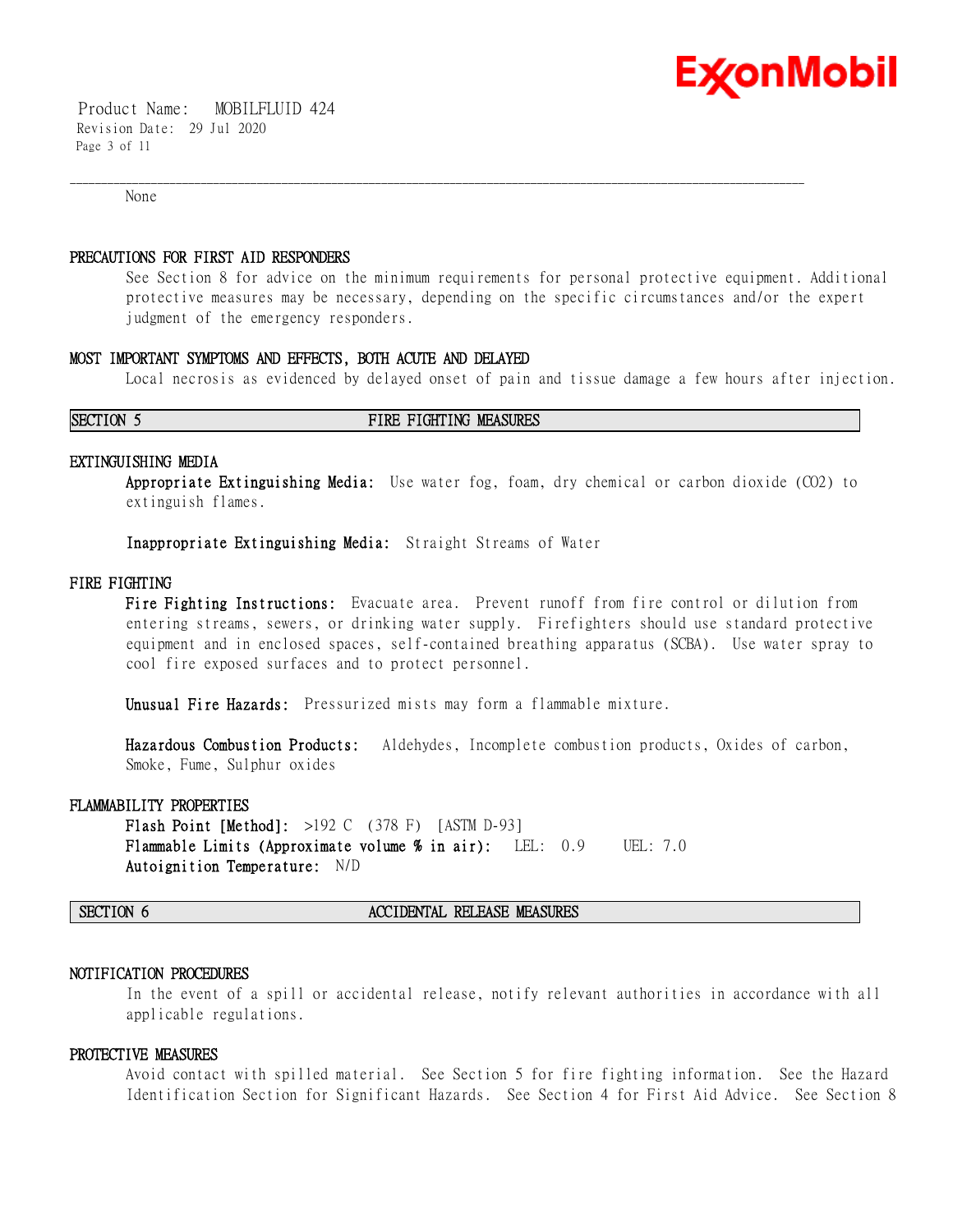

 Product Name: MOBILFLUID 424 Revision Date: 29 Jul 2020 Page 4 of 11

> for advice on the minimum requirements for personal protective equipment. Additional protective measures may be necessary, depending on the specific circumstances and/or the expert judgment of the emergency responders.

\_\_\_\_\_\_\_\_\_\_\_\_\_\_\_\_\_\_\_\_\_\_\_\_\_\_\_\_\_\_\_\_\_\_\_\_\_\_\_\_\_\_\_\_\_\_\_\_\_\_\_\_\_\_\_\_\_\_\_\_\_\_\_\_\_\_\_\_\_\_\_\_\_\_\_\_\_\_\_\_\_\_\_\_\_\_\_\_\_\_\_\_\_\_\_\_\_\_\_\_\_\_\_\_\_\_\_\_\_\_\_\_\_\_\_\_\_\_

For emergency responders: Respiratory protection: respiratory protection will be necessary only in special cases, e.g., formation of mists. Half-face or full-face respirator with filter(s) for dust/organic vapor or Self Contained Breathing Apparatus (SCBA) can be used depending on the size of spill and potential level of exposure. If the exposure cannot be completely characterized or an oxygen deficient atmosphere is possible or anticipated, SCBA is recommended. Work gloves that are resistant to hydrocarbons are recommended. Gloves made of polyvinyl acetate (PVA) are not waterresistant and are not suitable for emergency use. Chemical goggles are recommended if splashes or contact with eyes is possible. Small spills: normal antistatic work clothes are usually adequate. Large spills: full body suit of chemical resistant, antistatic material is recommended.

# **SPILL MANAGEMENT**

Land Spill: Stop leak if you can do it without risk. Recover by pumping or with suitable absorbent.

**Water Spill:** Stop leak if you can do it without risk. Confine the spill immediately with booms. Warn other shipping. Remove from the surface by skimming or with suitable absorbents. Seek the advice of a specialist before using dispersants.

Water spill and land spill recommendations are based on the most likely spill scenario for this material; however, geographic conditions, wind, temperature, (and in the case of a water spill) wave and current direction and speed may greatly influence the appropriate action to be taken. For this reason, local experts should be consulted. Note: Local regulations may prescribe or limit action to be taken.

# **ENVIRONMENTAL PRECAUTIONS**

Large Spills: Dike far ahead of liquid spill for later recovery and disposal. Prevent entry into waterways, sewers, basements or confined areas.

# **SECTION 7 HANDLING AND STORAGE**

#### **HANDLING**

 Prevent small spills and leakage to avoid slip hazard. Material can accumulate static charges which may cause an electrical spark (ignition source). When the material is handled in bulk, an electrical spark could ignite any flammable vapors from liquids or residues that may be present (e.g., during switch-loading operations). Use proper bonding and/or earthing procedures. However, bonding and earthing may not eliminate the hazard from static accumulation. Consult local applicable standards for guidance. Additional references include American Petroleum Institute 2003 (Protection Against Ignitions Arising out of Static, Lightning and Stray Currents) or National Fire Protection Agency 77 (Recommended Practice on Static Electricity) or CENELEC CLC/TR 50404 (Electrostatics - Code of practice for the avoidance of hazards due to static electricity).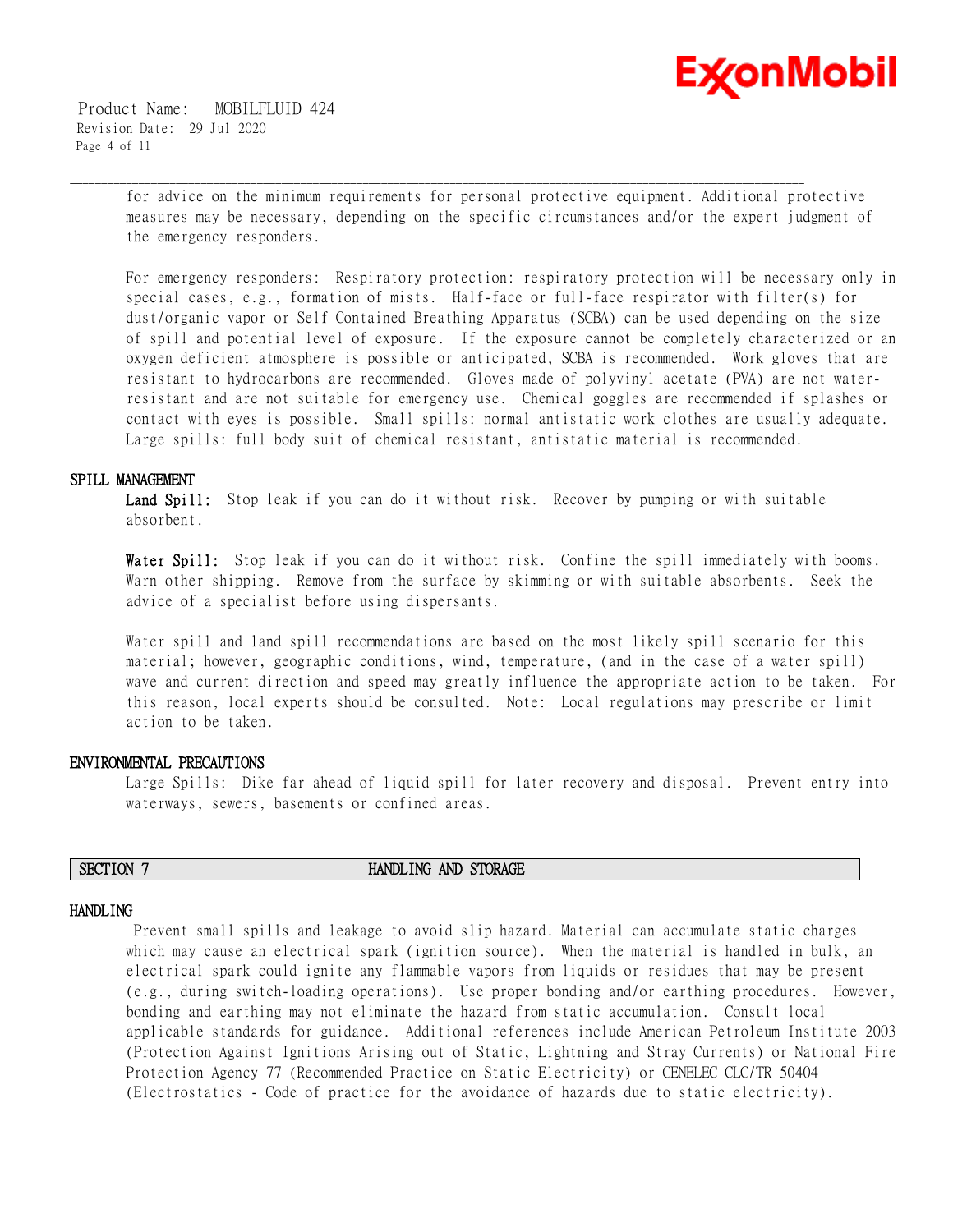

 Product Name: MOBILFLUID 424 Revision Date: 29 Jul 2020 Page 5 of 11

**Static Accumlator:** This material is a static accumulator.

\_\_\_\_\_\_\_\_\_\_\_\_\_\_\_\_\_\_\_\_\_\_\_\_\_\_\_\_\_\_\_\_\_\_\_\_\_\_\_\_\_\_\_\_\_\_\_\_\_\_\_\_\_\_\_\_\_\_\_\_\_\_\_\_\_\_\_\_\_\_\_\_\_\_\_\_\_\_\_\_\_\_\_\_\_\_\_\_\_\_\_\_\_\_\_\_\_\_\_\_\_\_\_\_\_\_\_\_\_\_\_\_\_\_\_\_\_\_

### **STORAGE**

 The type of container used to store the material may affect static accumulation and dissipation. Do not store in open or unlabelled containers. Keep away from incompatible materials.

**SECTION 8 EXPOSURE CONTROLS / PERSONAL PROTECTION**

# **EXPOSURE LIMIT VALUES**

# **Exposure limits/standards (Note: Exposure limits are not additive)**

| Substance Name                 | Form     | Limit       | Standard          | Note | Source           | Year |
|--------------------------------|----------|-------------|-------------------|------|------------------|------|
| HYDROTREATED MIDDLE DISTILLATE | Mist.    | <b>STEL</b> | $10 \text{ mg/m}$ |      | Taiwan           | 2018 |
| (PETROLEUM)                    |          |             |                   |      | PEL <sub>s</sub> |      |
| HYDROTREATED MIDDLE DISTILLATE | Mist.    | TWA         | $5 \text{ mg/m}$  |      | Taiwan           | 2018 |
| (PETROLEUM)                    |          |             |                   |      | PEL <sub>s</sub> |      |
| HYDROTREATED MIDDLE DISTILLATE |          | TWA         | $5 \text{ mg/m}$  |      | ACGIH            | 2020 |
| (PETROLEUM)                    | Inhalabl |             |                   |      |                  |      |
|                                | e        |             |                   |      |                  |      |
|                                | fraction |             |                   |      |                  |      |
|                                |          |             |                   |      |                  |      |

**Exposure limit/standards for materials that can be formed when handling this product:** When mists / aerosols can occur the following is recommended: 5 mg/m3 - ACGIH TLV (inhalable fraction).

# **Biological limits**

No biological limits allocated.

NOTE: Limits/standards shown for guidance only. Follow applicable regulations.

# **ENGINEERING CONTROLS**

The level of protection and types of controls necessary will vary depending upon potential exposure conditions. Control measures to consider:

No special requirements under ordinary conditions of use and with adequate ventilation.

# **PERSONAL PROTECTION**

Personal protective equipment selections vary based on potential exposure conditions such as applications, handling practices, concentration and ventilation. Information on the selection of protective equipment for use with this material, as provided below, is based upon intended, normal usage.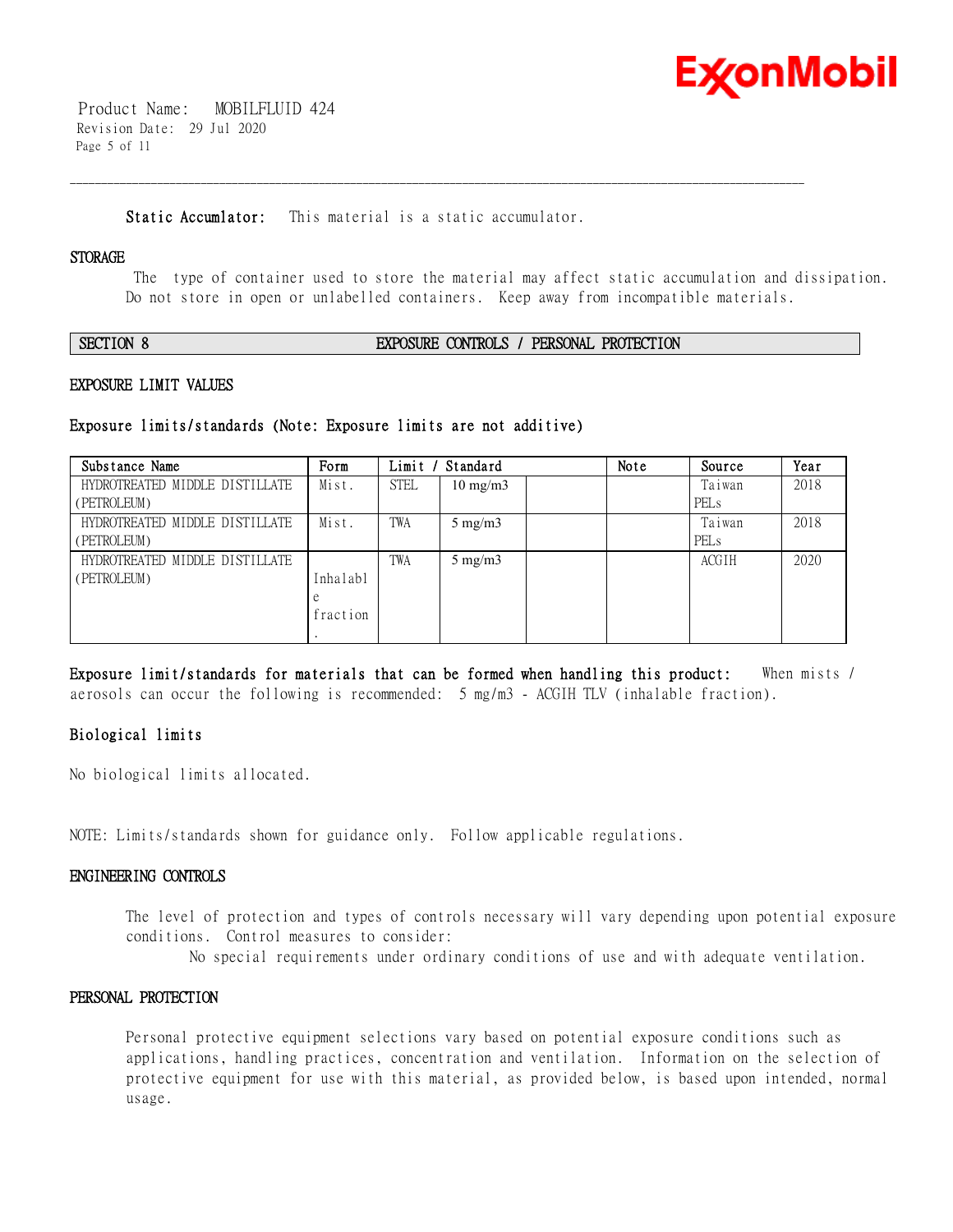

 Product Name: MOBILFLUID 424 Revision Date: 29 Jul 2020 Page 6 of 11

> **Respiratory Protection:** If engineering controls do not maintain airborne contaminant concentrations at a level which is adequate to protect worker health, an approved respirator may be appropriate. Respirator selection, use, and maintenance must be in accordance with regulatory requirements, if applicable. Types of respirators to be considered for this material include: No special requirements under ordinary conditions of use and with adequate ventilation.

\_\_\_\_\_\_\_\_\_\_\_\_\_\_\_\_\_\_\_\_\_\_\_\_\_\_\_\_\_\_\_\_\_\_\_\_\_\_\_\_\_\_\_\_\_\_\_\_\_\_\_\_\_\_\_\_\_\_\_\_\_\_\_\_\_\_\_\_\_\_\_\_\_\_\_\_\_\_\_\_\_\_\_\_\_\_\_\_\_\_\_\_\_\_\_\_\_\_\_\_\_\_\_\_\_\_\_\_\_\_\_\_\_\_\_\_\_\_

Particulate

For high airborne concentrations, use an approved supplied-air respirator, operated in positive pressure mode. Supplied air respirators with an escape bottle may be appropriate when oxygen levels are inadequate, gas/vapor warning properties are poor, or if air purifying filter capacity/rating may be exceeded.

**Hand Protection:** Any specific glove information provided is based on published literature and glove manufacturer data. Glove suitability and breakthrough time will differ depending on the specific use conditions. Contact the glove manufacturer for specific advice on glove selection and breakthrough times for your use conditions. Inspect and replace worn or damaged gloves. The types of gloves to be considered for this material include:

No protection is ordinarily required under normal conditions of use. Nitrile,Viton

**Eye Protection:** If contact is likely, safety glasses with side shields are recommended.

**Skin and Body Protection:** Any specific clothing information provided is based on published literature or manufacturer data. The types of clothing to be considered for this material include: No skin protection is ordinarily required under normal conditions of use. In accordance with good industrial hygiene practices, precautions should be taken to avoid skin contact.

**Specific Hygiene Measures:** Always observe good personal hygiene measures, such as washing after handling the material and before eating, drinking, and/or smoking. Routinely wash work clothing and protective equipment to remove contaminants. Discard contaminated clothing and footwear that cannot be cleaned. Practice good housekeeping.

# **ENVIRONMENTAL CONTROLS**

 Comply with applicable environmental regulations limiting discharge to air, water and soil. Protect the environment by applying appropriate control measures to prevent or limit emissions.

### **SECTION 9 PHYSICAL AND CHEMICAL PROPERTIES**

**Note: Physical and chemical properties are provided for safety, health and environmental considerations only and may not fully represent product specifications. Contact the Supplier for additional information.**

**GENERAL INFORMATION Physical State:** Liquid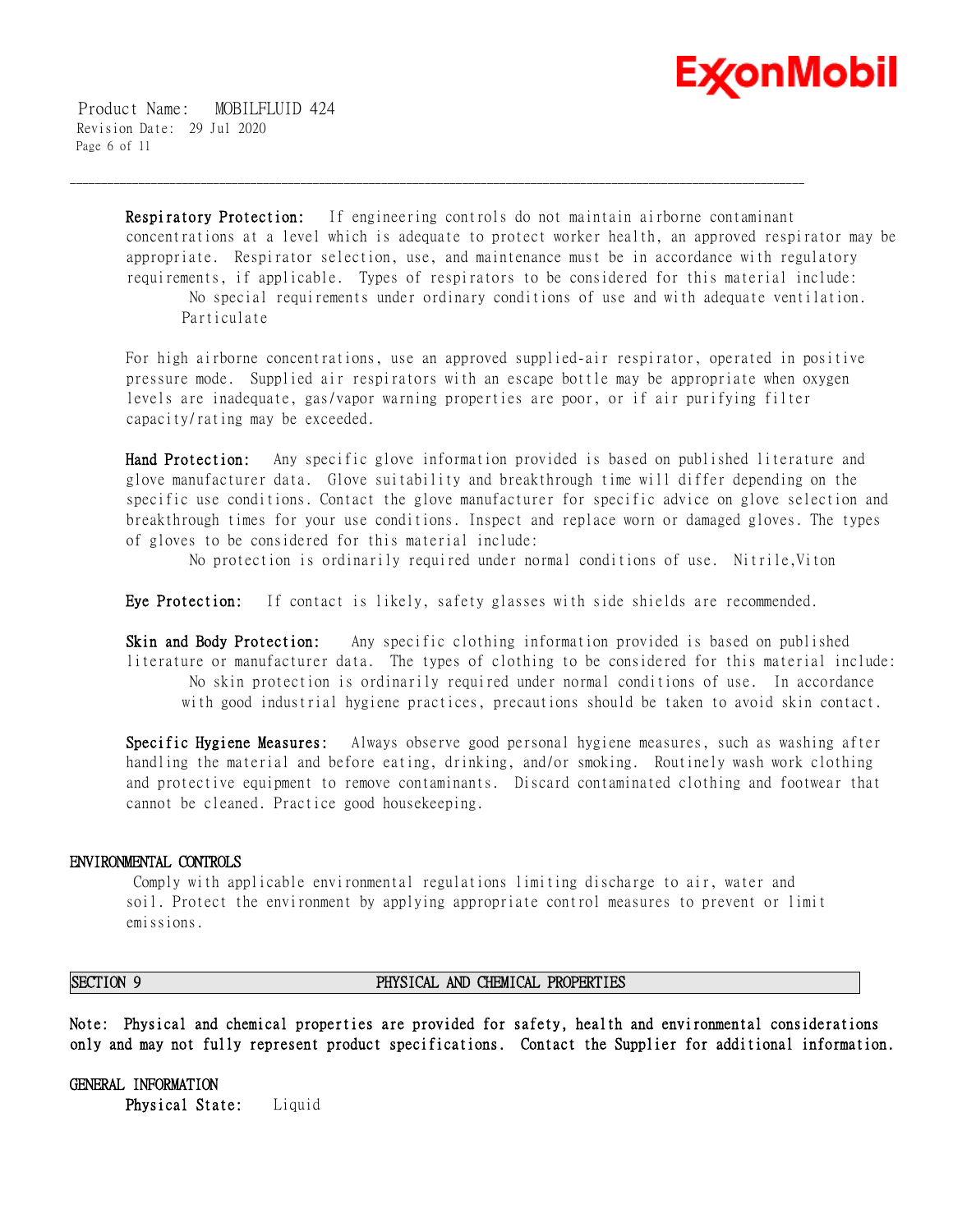

 Product Name: MOBILFLUID 424 Revision Date: 29 Jul 2020 Page 7 of 11

**Color:** Amber **Odor:** Characteristic **Odor Threshold:** N/D **IMPORTANT HEALTH, SAFETY, AND ENVIRONMENTAL INFORMATION Relative Density (at 15 C):** 0.884 **Flammability (Solid, Gas):** N/A **Flash Point [Method]:** >192 C (378 F) [ASTM D-93] **Flammable Limits (Approximate volume % in air):** LEL: 0.9 UEL: 7.0 **Autoignition Temperature:** N/D **Boiling Point / Range:** > 316 C (600 F) **Decomposition Temperature:** N/D **Vapor Density (Air = 1):**  $> 2$  at 101 kPa **Vapor Pressure:** < 0.013 kPa (0.1 mm Hg) at 20 C **Evaporation Rate (n-butyl acetate = 1):** N/D **pH:** N/A **Log Pow (n-Octanol/Water Partition Coefficient):** > 3.5 **Solubility in Water:** Negligible **Viscosity:** 55 cSt (55 mm2/sec) at 40 C  $\pm$  9.3 cSt (9.3 mm2/sec) at 100 C **Oxidizing Properties:** See Hazards Identification Section.

\_\_\_\_\_\_\_\_\_\_\_\_\_\_\_\_\_\_\_\_\_\_\_\_\_\_\_\_\_\_\_\_\_\_\_\_\_\_\_\_\_\_\_\_\_\_\_\_\_\_\_\_\_\_\_\_\_\_\_\_\_\_\_\_\_\_\_\_\_\_\_\_\_\_\_\_\_\_\_\_\_\_\_\_\_\_\_\_\_\_\_\_\_\_\_\_\_\_\_\_\_\_\_\_\_\_\_\_\_\_\_\_\_\_\_\_\_\_

### **OTHER INFORMATION**

**Freezing Point:** N/D **Melting Point:** N/A **Pour Point:** -36 C (-33 F) **DMSO Extract (mineral oil only), IP-346:** < 3 %wt

# **SECTION 10 STABILITY AND REACTIVITY**

**STABILITY:** Material is stable under normal conditions.

**CONDITIONS TO AVOID:** Excessive heat. High energy sources of ignition.

**MATERIALS TO AVOID:** Strong oxidizers

**HAZARDOUS DECOMPOSITION PRODUCTS:** Material does not decompose at ambient temperatures.

**POSSIBILITY OF HAZARDOUS REACTIONS:** Hazardous polymerization will not occur.

### **SECTION 11 TOXICOLOGICAL INFORMATION**

# **INFORMATION ON TOXICOLOGICAL EFFECTS**

**Hazard Class Conclusion / Remarks**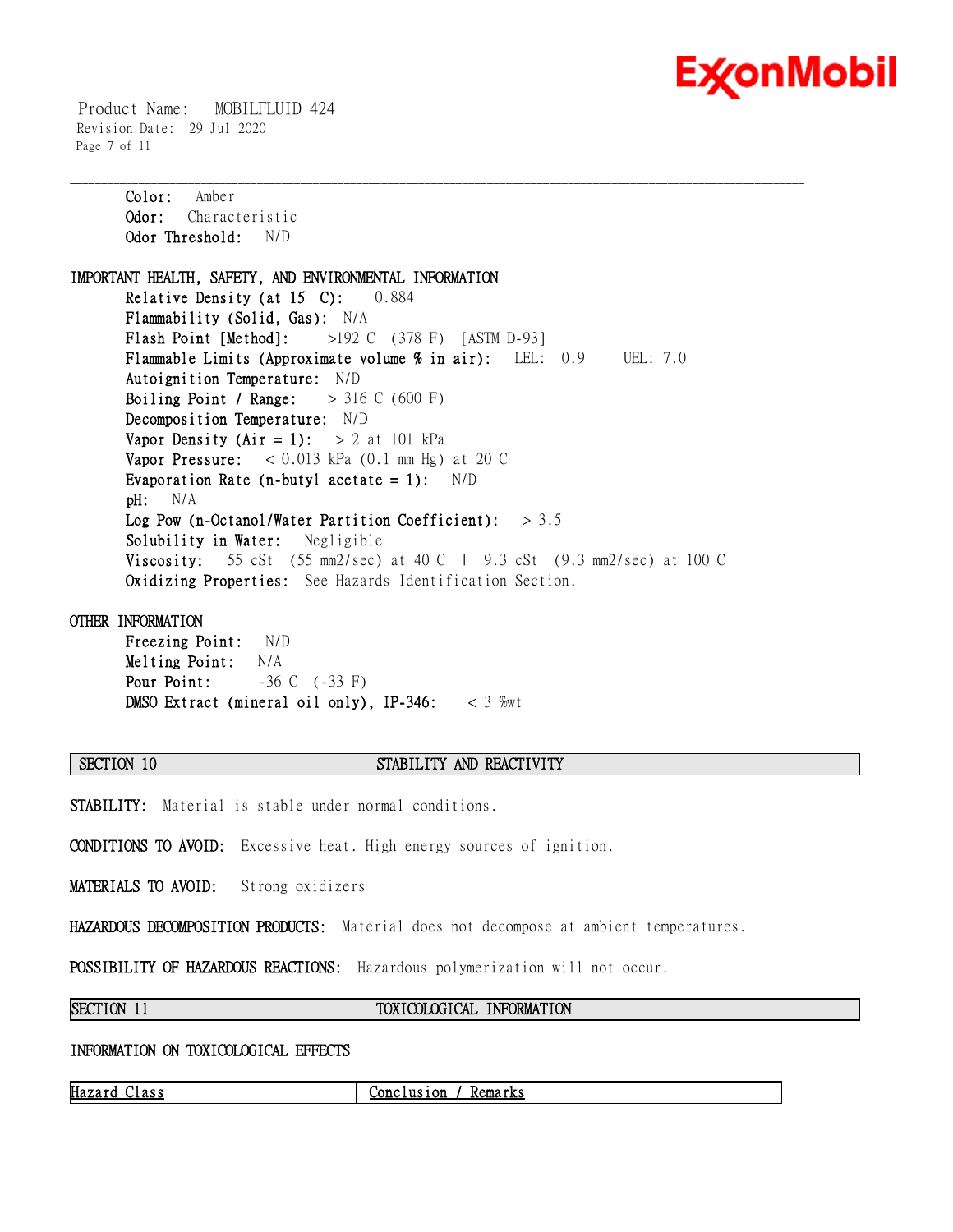

 Product Name: MOBILFLUID 424 Revision Date: 29 Jul 2020 Page 8 of 11

| Inhalation                              |                                                                                                    |
|-----------------------------------------|----------------------------------------------------------------------------------------------------|
| Acute Toxicity: No end point data for   | Minimally Toxic. Base on assessment of the components.                                             |
| material.                               |                                                                                                    |
| Irritation: No end point data for       | Negligible hazard at ambient/normal handling temperatures.                                         |
| material.                               |                                                                                                    |
| Ingestion                               |                                                                                                    |
| Acute Toxicity: No end point data for   | Minimally Toxic. Base on assessment of the components.                                             |
| material.                               |                                                                                                    |
| Skin                                    |                                                                                                    |
| Acute Toxicity: No end point data for   | Minimally Toxic. Base on assessment of the components.                                             |
| material.                               |                                                                                                    |
| Skin Corrosion/Irritation: No end point | Negligible irritation to skin at ambient temperatures. Base                                        |
| data for material.                      | on assessment of the components.                                                                   |
| Eye                                     |                                                                                                    |
| Serious Eye Damage/Irritation: No end   | May cause mild, short-lasting discomfort to eyes. Base on                                          |
| point data for material.                | assessment of the components.                                                                      |
| Sensitization                           |                                                                                                    |
| Respiratory Sensitization: No end point | Not expected to be a respiratory sensitizer.                                                       |
| data for material.                      |                                                                                                    |
| Skin Sensitization: No end point data   | Not expected to be a skin sensitizer. Base on assessment of                                        |
| for material.                           | the components.                                                                                    |
| Aspiration: Data available.             | Not expected to be an aspiration hazard. Based on physico-<br>chemical properties of the material. |
| Germ Cell Mutagenicity: No end point    | Not expected to be a germ cell mutagen. Base on assessment                                         |
| data for material.                      | of the components.                                                                                 |
| Carcinogenicity: No end point data for  | Not expected to cause cancer. Base on assessment of the                                            |
| material.                               | components.                                                                                        |
| Reproductive Toxicity: No end point     | Not expected to be a reproductive toxicant. Base on                                                |
| data for material.                      | assessment of the components.                                                                      |
| Lactation: No end point data for        | Not expected to cause harm to breast-fed children.                                                 |
| material.                               |                                                                                                    |
| Specific Target Organ Toxicity (STOT)   |                                                                                                    |
| Single Exposure: No end point data for  | Not expected to cause organ damage from a single exposure.                                         |
| material.                               |                                                                                                    |
| Repeated Exposure: No end point data    | Not expected to cause organ damage from prolonged or                                               |
| for material.                           | repeated exposure. Base on assessment of the components.                                           |

# **OTHER INFORMATION**

# **For the product itself:**

Component concentrations in this formulation would not be expected to cause skin sensitization, based on tests of the components, this formulation, or similar formulations.

# **Contains:**

Base oil severely refined: Not carcinogenic in animal studies. Representative material passes IP-346, Modified Ames test, and/or other screening tests. Dermal and inhalation studies showed minimal effects; lung non-specific infiltration of immune cells, oil deposition and minimal granuloma formation. Not sensitizing in test animals.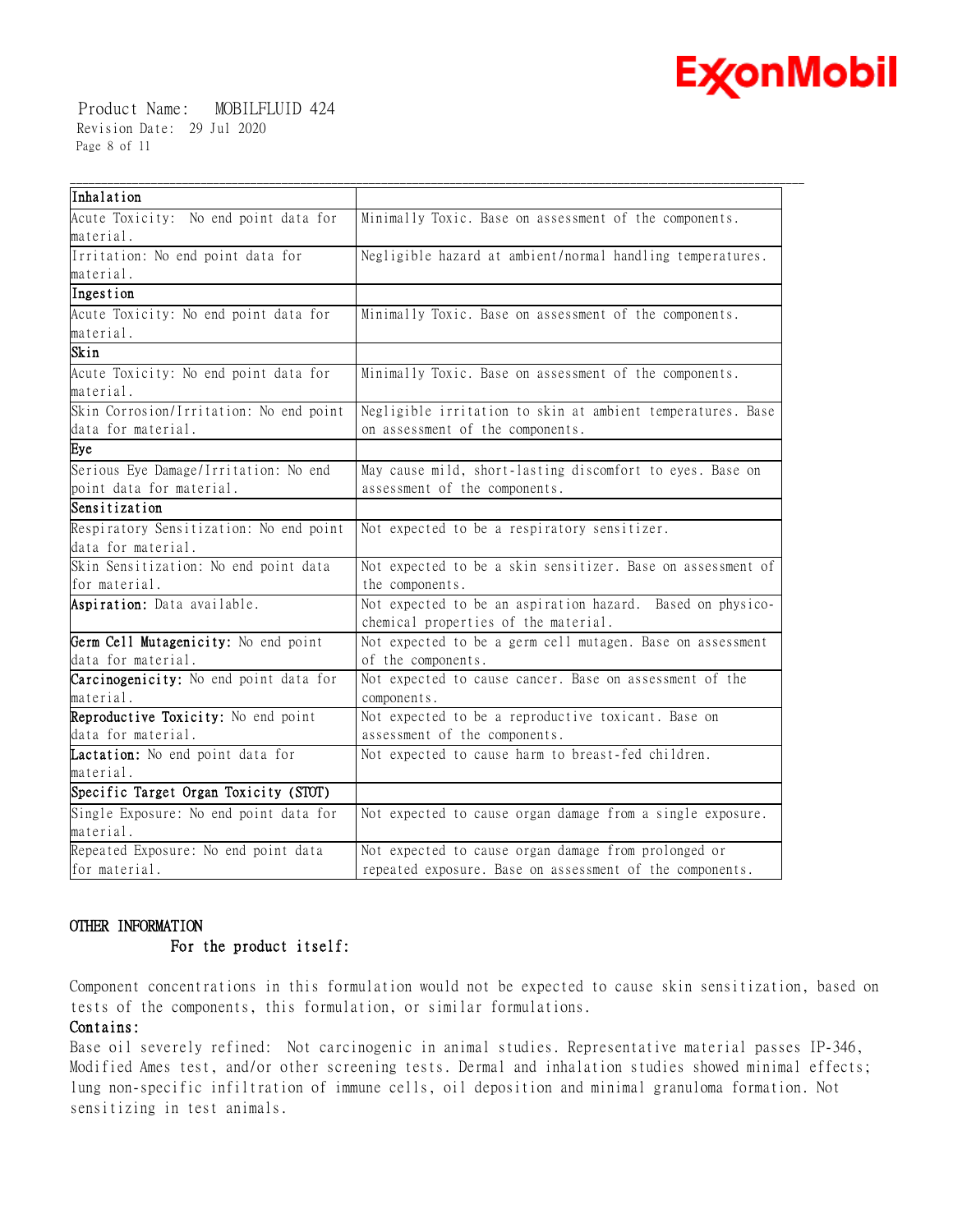

 Product Name: MOBILFLUID 424 Revision Date: 29 Jul 2020 Page 9 of 11

# **IARC Classification: The following ingredients are cited on the lists below:** None.

|              | --REGULATORY LISTS SEARCHED-- |               |
|--------------|-------------------------------|---------------|
| $' = IARC 1$ | $2 = IARC$ 2A                 | $3 = IARC 2B$ |

#### **SECTION 12 ECOLOGICAL INFORMATION**

\_\_\_\_\_\_\_\_\_\_\_\_\_\_\_\_\_\_\_\_\_\_\_\_\_\_\_\_\_\_\_\_\_\_\_\_\_\_\_\_\_\_\_\_\_\_\_\_\_\_\_\_\_\_\_\_\_\_\_\_\_\_\_\_\_\_\_\_\_\_\_\_\_\_\_\_\_\_\_\_\_\_\_\_\_\_\_\_\_\_\_\_\_\_\_\_\_\_\_\_\_\_\_\_\_\_\_\_\_\_\_\_\_\_\_\_\_\_

 The information given is based on data for the material, components of the material, or for similar materials, through the application of bridging principals.

### **ECOTOXICITY**

Material -- Not expected to be harmful to aquatic organisms.

#### **MOBILITY**

 Base oil component -- Low solubility and floats and is expected to migrate from water to the land. Expected to partition to sediment and wastewater solids.

# **PERSISTENCE AND DEGRADABILITY**

**Biodegradation:**

Base oil component -- Expected to be inherently biodegradable

#### **BIOACCUMULATION POTENTIAL**

 Base oil component -- Has the potential to bioaccumulate, however metabolism or physical properties may reduce the bioconcentration or limit bioavailability.

# **SECTION 13 DISPOSAL CONSIDERATIONS**

Disposal recommendations based on material as supplied. Disposal must be in accordance with current applicable laws and regulations, and material characteristics at time of disposal.

#### **DISPOSAL RECOMMENDATIONS**

 Product is suitable for burning in an enclosed controlled burner for fuel value or disposal by supervised incineration at very high temperatures to prevent formation of undesirable combustion products. Protect the environment. Dispose of used oil at designated sites. Minimize skin contact. Do not mix used oils with solvents, brake fluids or coolants.

**Empty Container Warning** Empty Container Warning (where applicable): Empty containers may contain residue and can be dangerous. Do not attempt to refill or clean containers without proper instructions. Empty drums should be completely drained and safely stored until appropriately reconditioned or disposed. Empty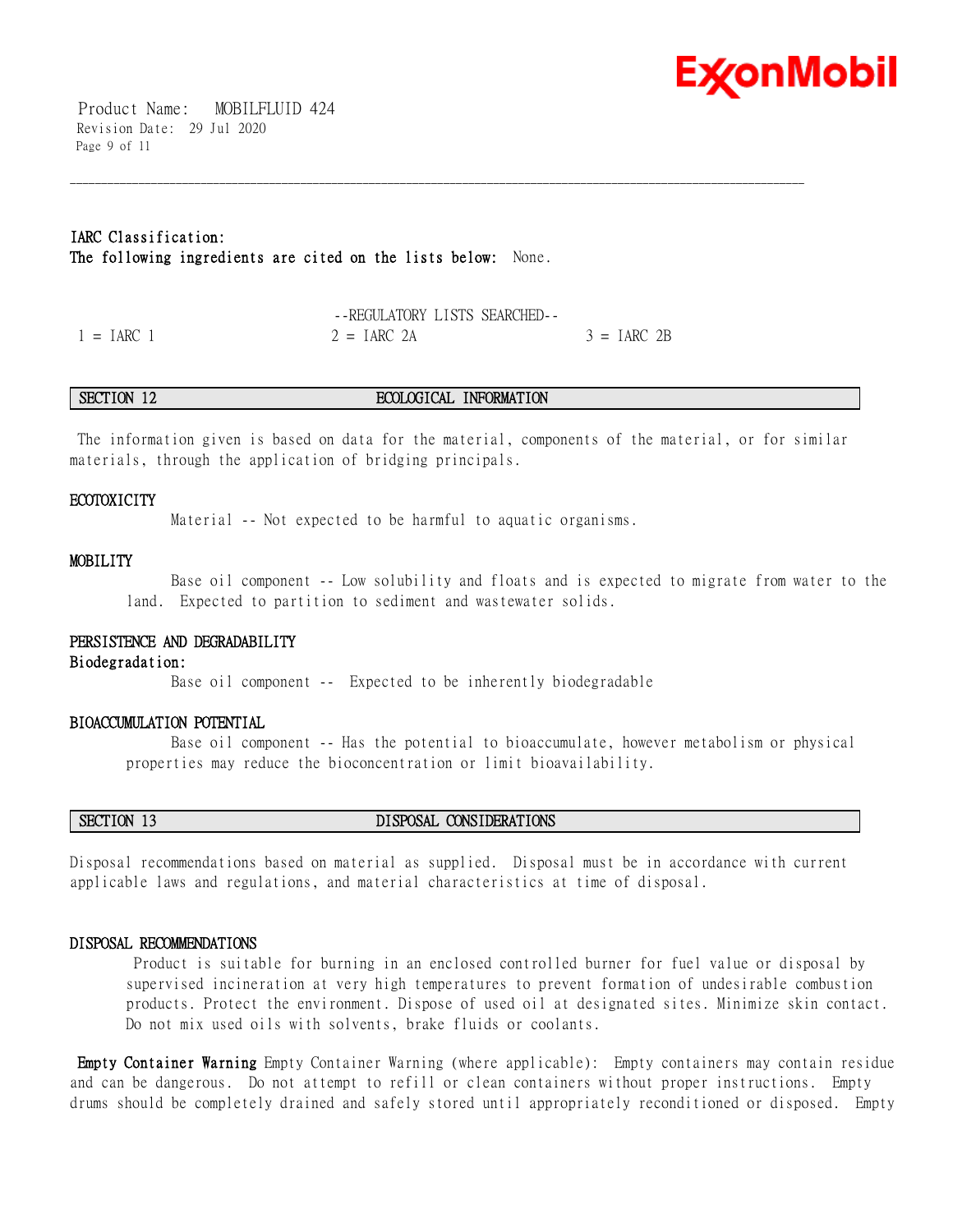

 Product Name: MOBILFLUID 424 Revision Date: 29 Jul 2020 Page 10 of 11

containers should be taken for recycling, recovery, or disposal through suitably qualified or licensed contractor and in accordance with governmental regulations. DO NOT PRESSURISE, CUT, WELD, BRAZE, SOLDER, DRILL, GRIND, OR EXPOSE SUCH CONTAINERS TO HEAT, FLAME, SPARKS, STATIC ELECTRICITY, OR OTHER SOURCES OF IGNITION. THEY MAY EXPLODE AND CAUSE INJURY OR DEATH.

#### **SECTION 14 TRANSPORT INFORMATION**

\_\_\_\_\_\_\_\_\_\_\_\_\_\_\_\_\_\_\_\_\_\_\_\_\_\_\_\_\_\_\_\_\_\_\_\_\_\_\_\_\_\_\_\_\_\_\_\_\_\_\_\_\_\_\_\_\_\_\_\_\_\_\_\_\_\_\_\_\_\_\_\_\_\_\_\_\_\_\_\_\_\_\_\_\_\_\_\_\_\_\_\_\_\_\_\_\_\_\_\_\_\_\_\_\_\_\_\_\_\_\_\_\_\_\_\_\_\_

- **LAND (ADR)** : Not Regulated for Land Transport
- **SEA (IMDG):** Not Regulated for Sea Transport according to IMDG-Code

**Marine Pollutant:** No

**AIR (IATA):** Not Regulated for Air Transport

# **SECTION 15 REGULATORY INFORMATION**

This material is not considered hazardous according to The Regulations on Labelling and Hazard Communications for Hazardous Materials.

#### **REGULATORY STATUS AND APPLICABLE LAWS AND REGULATIONS**

Toxic and Concerned Chemical Substances Control Act (TCCSCA): Not Regulated

**Listed or exempt from listing/notification on the following chemical inventories (May contain substance(s) subject to notification to the EPA Active TSCA inventory prior to import to USA):**  AIIC, DSL, ENCS, IECSC, ISHL, KECI, PICCS, TCSI, TSCA

**SECTION 16 OTHER INFORMATION**

**REFERENCES:** Sources of information used in preparing this SDS included one or more of the following: results from in house or supplier toxicology studies, CONCAWE Product Dossiers, publications from other trade associations, such as the EU Hydrocarbon Solvents REACH Consortium, U.S. HPV Program Robust Summaries, the EU IUCLID Data Base, U.S. NTP publications, and other sources, as appropriate.

#### **N/D = Not determined, N/A = Not applicable**

**KEY TO THE H-CODES CONTAINED IN SECTION 3 OF THIS DOCUMENT (for information only):**

H304: May be fatal if swallowed and enters airways; Aspiration, Cat 1 H317: May cause allergic skin reaction; Skin Sensitization, Cat 1 H318: Causes serious eye damage; Serious Eye Damage/Irr, Cat 1 H401: Toxic to aquatic life; Acute Env Tox, Cat 2